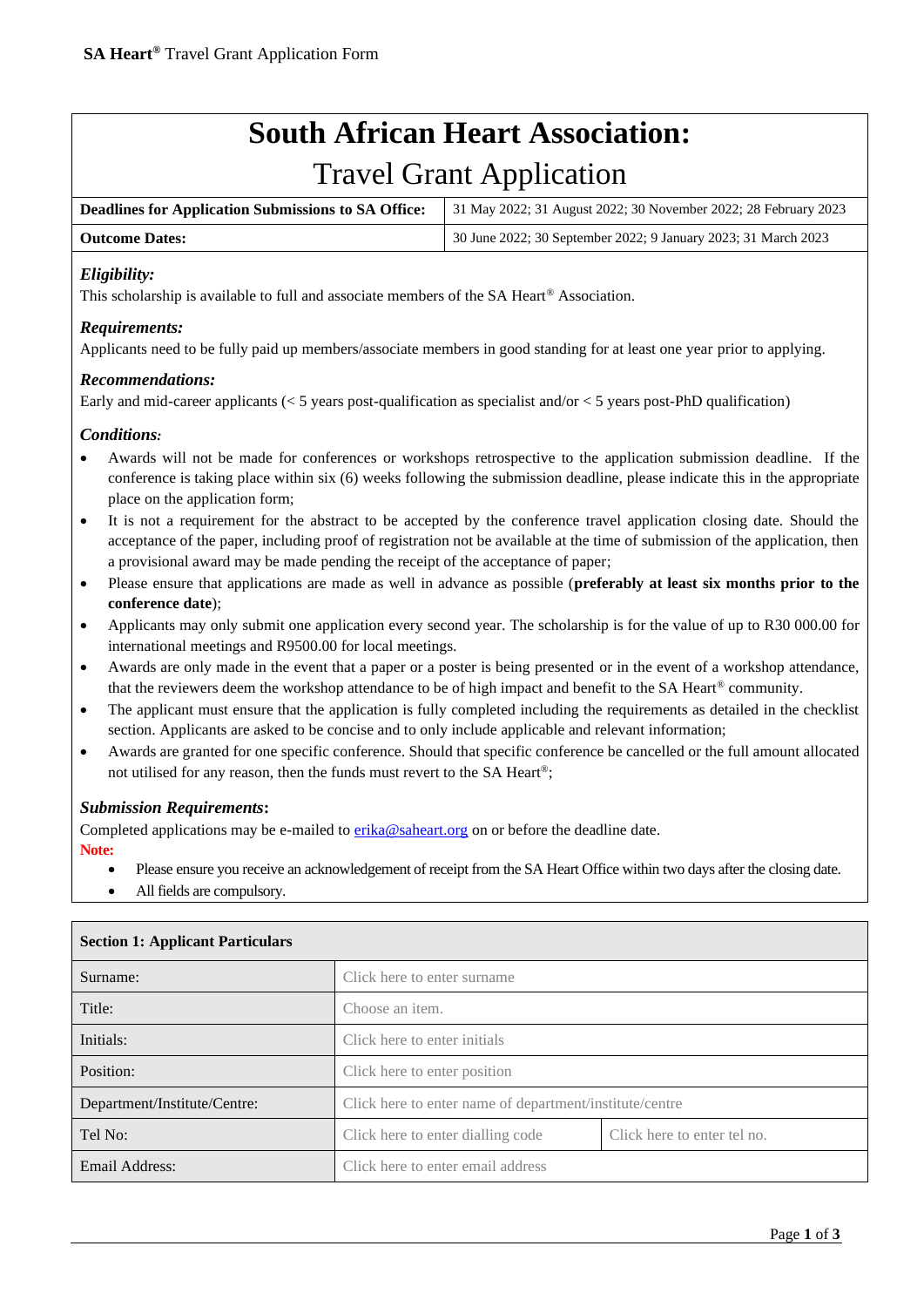## **SA Heart®** Travel Grant Application Form

| <b>SA Heart Member Number:</b>                                               | Click here to enter SA Heart number                   |  |                                   |      |  |  |
|------------------------------------------------------------------------------|-------------------------------------------------------|--|-----------------------------------|------|--|--|
| Gender:                                                                      | Choose an item.                                       |  |                                   |      |  |  |
| Date of Birth: (e.g. dd/mm/yyyy)                                             | dd                                                    |  | mm                                | уууу |  |  |
| <b>Highest Academic Qualification:</b>                                       | Click here to enter highest academic qualification    |  |                                   |      |  |  |
| Institution and Year Obtained:                                               | Click here to enter institution name                  |  | Click here to enter year obtained |      |  |  |
| <b>Highest Clinical Qualification</b><br>(e.g. Cert Card) and Year Obtained: | Click here to enter highest clinical<br>qualification |  | Click here to enter year obtained |      |  |  |

| <b>Section 2: Event Details</b>                                              |                                                                                                                                                                                                                                                                               |                                                                                               |                                                                                |  |                                                 |  |  |  |
|------------------------------------------------------------------------------|-------------------------------------------------------------------------------------------------------------------------------------------------------------------------------------------------------------------------------------------------------------------------------|-----------------------------------------------------------------------------------------------|--------------------------------------------------------------------------------|--|-------------------------------------------------|--|--|--|
| Select one of the three options below for where the conference will be held: |                                                                                                                                                                                                                                                                               |                                                                                               |                                                                                |  |                                                 |  |  |  |
| П                                                                            | <b>International Country</b>                                                                                                                                                                                                                                                  | П                                                                                             | International country<br>ш<br>National (within SA)<br>(within the SADC region) |  |                                                 |  |  |  |
|                                                                              | Nature of event: (tick one)                                                                                                                                                                                                                                                   | Conference<br>H<br>Workshop<br>I.                                                             |                                                                                |  |                                                 |  |  |  |
|                                                                              | Name of conference/workshop:                                                                                                                                                                                                                                                  |                                                                                               |                                                                                |  | Click here to enter name of conference/workshop |  |  |  |
|                                                                              | Date(s) of conference/workshop:                                                                                                                                                                                                                                               |                                                                                               |                                                                                |  |                                                 |  |  |  |
|                                                                              | Is the event taking place within the 6<br>weeks following the application<br>submission deadline?                                                                                                                                                                             | п<br>Please tick if yes.                                                                      |                                                                                |  |                                                 |  |  |  |
|                                                                              | Place of conference/workshop:<br>(city and country)                                                                                                                                                                                                                           | Click here to enter city name                                                                 |                                                                                |  | Click here to enter country name                |  |  |  |
| paper/poster?                                                                | Will you be/do you intend presenting a                                                                                                                                                                                                                                        | <b>Other:</b> (please specify) Click here to<br>П<br>П<br>Poster<br>Paper<br>H<br>enter text. |                                                                                |  |                                                 |  |  |  |
|                                                                              | Title of paper/poster:                                                                                                                                                                                                                                                        | Click here to enter paper/poster title                                                        |                                                                                |  |                                                 |  |  |  |
|                                                                              | Motivate why you selected to attend<br>this conference/workshop:<br>Note: This should not be more than 100<br>words, but it should refer to the status of<br>the conference/workshop, networking<br>potential, exposure to leading thinkers and<br>cutting edge research etc. |                                                                                               |                                                                                |  |                                                 |  |  |  |
|                                                                              |                                                                                                                                                                                                                                                                               |                                                                                               |                                                                                |  |                                                 |  |  |  |

### **Section 3: Conference Budget**

Awards are intended to subvert only the following: the cost of land or air travel; visa costs for international travel and registration fees. Due to limited funding, we do not cover accommodation costs.

| Travel costs to venue: (attach two quotes)<br>obtained, underlining the one selected) |  |
|---------------------------------------------------------------------------------------|--|
| <b>VISA Costs:</b><br>(for international travel only)                                 |  |